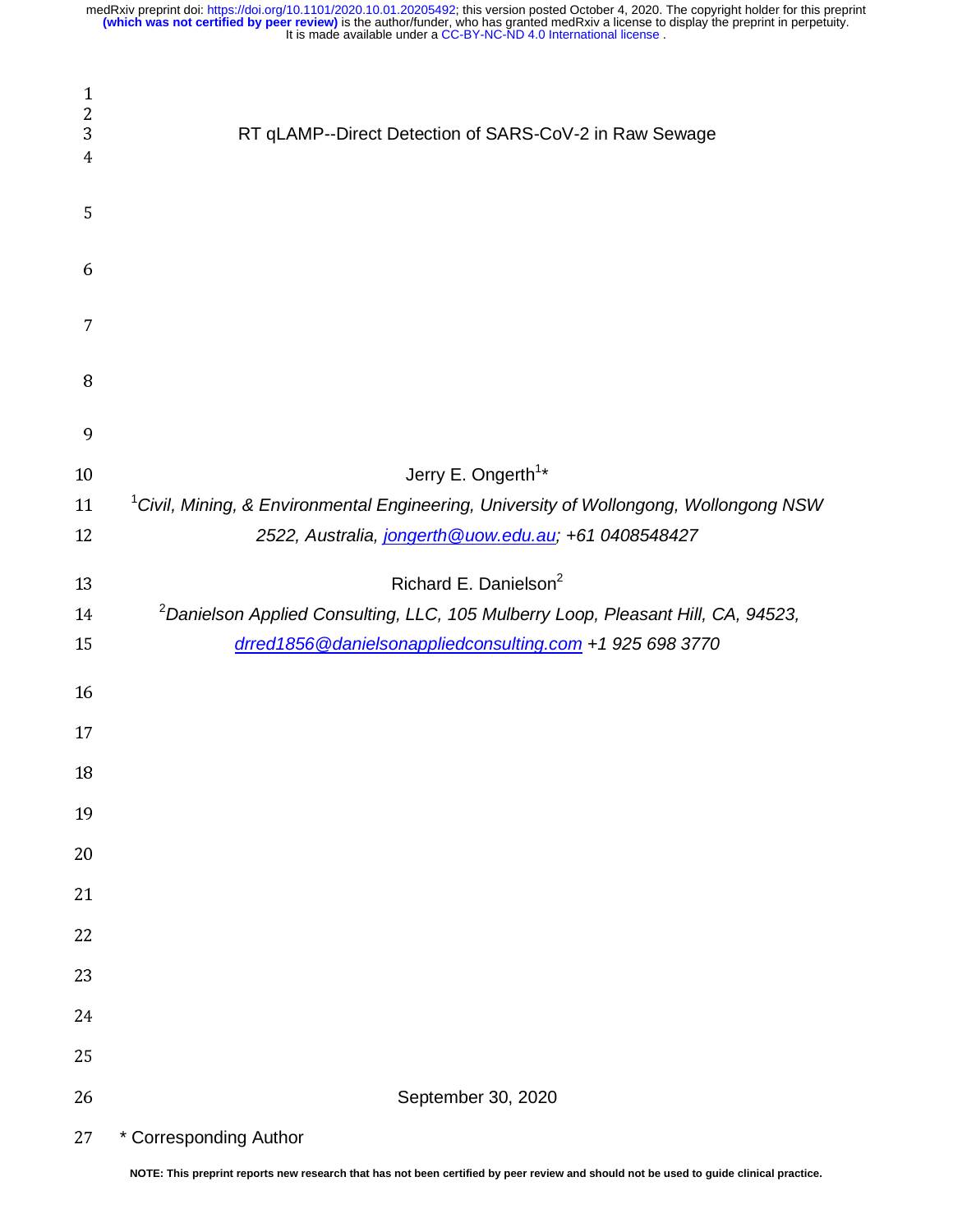### <sup>28</sup>**Introduction**.

<sup>29</sup>The purpose of this report is to describe the ability of loop-mediated isothermal 30 amplification, LAMP, in the form of RT qLAMP to detect and quantify SARS-CoV-2 in raw 31 sewage, directly...i.e. without sample processing for virus concentration or RNA extraction. <sup>32</sup>We provide information on the routine application, equipment, and facilities used to illustrate 33 the feasibility of RT qLAMP application for detailed monitoring of SARS-CoV-2 for <sup>34</sup>wastewater based epidemiology (WBE). The most important and novel aspect of this report 35 is demonstration that even at low reported case rates e.g. 1-10/100,000, in a community, 36 SARS-CoV-2 virus is present in raw sewage at concentrations > 1-5/µL, sufficient for 37 LAMP-based detection directly avoiding the qPCR need for cumbersome time-consuming 38 concentration and RNA extraction. Incorporation of this analytical approach will facilitate 39 development of data supporting wastewater-based epidemiology as an important 40 component of policy advice directed to COVID-19 control.

<sup>41</sup>Loop-mediated isothermal amplification, LAMP, is not novel and it is not new. It is a 42 thoroughly demonstrated and well-understood nucleic acid amplification procedure, first 43 described 20 years ago, Notomi, 2000, since developed for largely clinical applications but <sup>44</sup>equally demonstrated for detection of DNA or RNA in a wide variety of viral, microbial, and <sup>45</sup>protozoan pathogens as well as identifying gene-specific targets in plants and animals, e.g., <sup>46</sup>Salar et al, 2013; Becherer et al, 2020. The principal characteristics of LAMP include the <sup>47</sup>use of four to six primers annealing to initially four then six target sites selected to meet well <sup>48</sup>established criteria, e.g., Eiken, 2018. The amplification mechanism is strand extension with <sup>49</sup>loop formation producing what is often described as a cauliflower-like product, and a 50 characteristic ladder band appearance on confirming gels. The multiple primer-target 51 combination gives the process a very high degree of specificity, enabling target detection in 52 crude preparations containing extraneous nucleic acids. The specificity also permits 53 effective multiplex applications. The process uses a polymerase having strand extension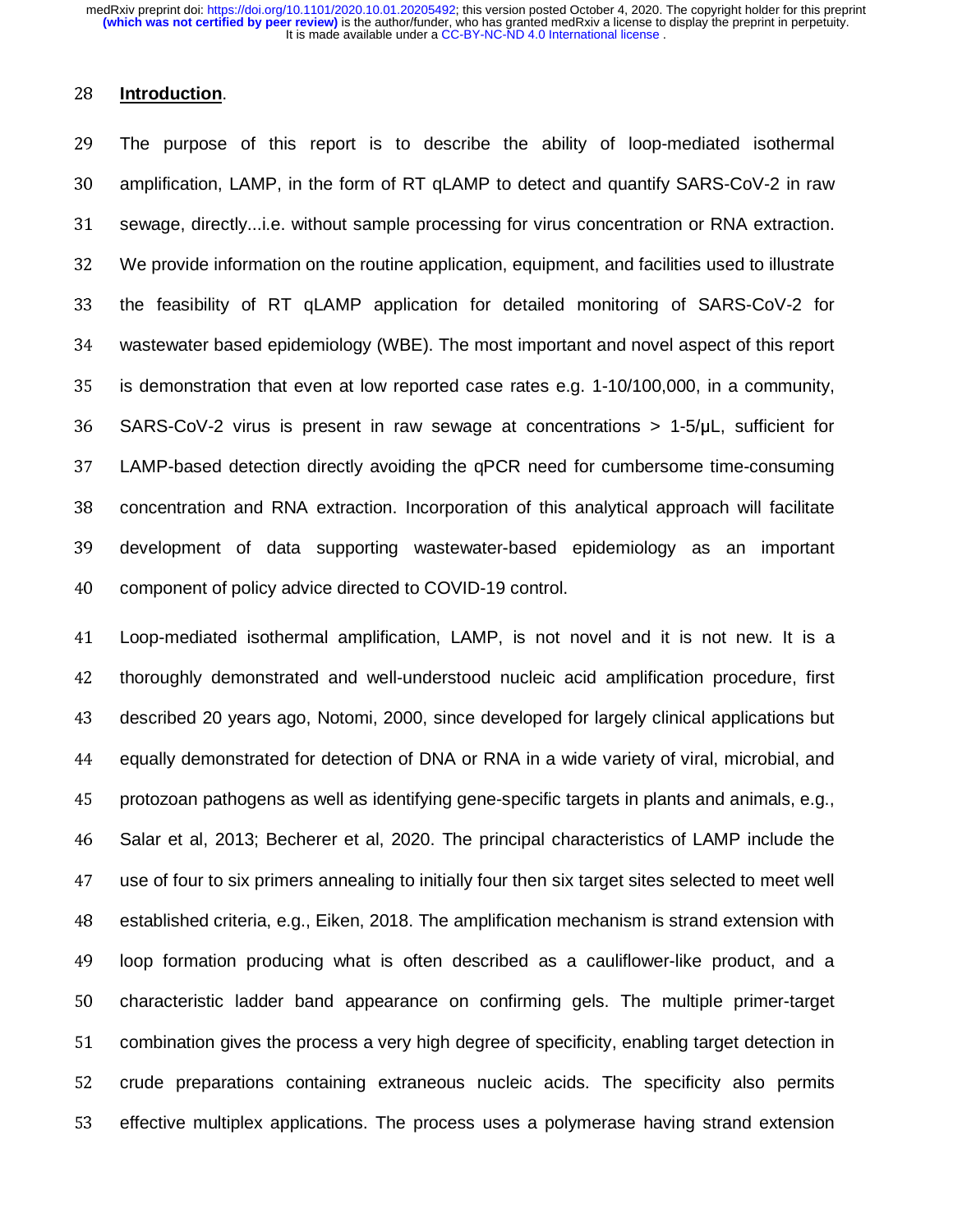54 activity, typically Bst, acting at constant temperature in the 60-70°C range. Operation at 55 constant temperature permits amplification with simple means of maintaining constant 56 temperature such as a water bath facilitating application in areas of limited laboratory 57 facilities. The process has been found insensitive to interferences common to conventional 58 PCR processes applied to analysis of environmental samples. Furthermore, the process is 59 fully as sensitive as conventional PCR and amplification times, e.g. Ct, are typically short,  $60$  i.e., 30-60 min, Broughton et al, 2020.

<sup>61</sup>The relatively slow adoption of LAMP procedure for environmental monitoring specifically to <sup>62</sup>water and wastewater is partly characteristic of processes having few detailed published 63 reports to stimulate the interest of other investigators. Two features of LAMP may be 64 described as disadvantages: 1) the rather intricate process of primer design, testing, and 65 optimization needed to permit routine application; and 2) the very high sensitivity would 66 permit cross contamination if not recognized and precluded by proper laboratory procedure 67 and careful technique.

68 As a product of the world-wide spread of SARS-CoV-2 infection and COVID-19 disease 69 throughout the human population has stimulated massive effort to develop and improve <sup>70</sup>ability to detect and to monitor the virus e.g. Color, 2020. The standard method being 71 applied at the beginning of the  $4<sup>th</sup>$  quarter of 2020 both to clinical detection and 72 environmental monitoring, sewage, is PCR, typically RT qPCR, CDC, 2020; WHO, 2020. 73 However, building on previous clinical applications many variations of LAMP-based 74 procedure have been reported, Becherer et al, 2020. Not requiring a thermocycler, the 75 process lends itself to both scale up and miniaturization, and can be combined with 76 increasingly sophisticated technology and downstream refinements including sequencing.

77 The potential for successful application of LAMP to SARS-CoV-2 monitoring in raw sewage <sup>78</sup>was a product of our previous experience applying a multiplex LAMP to detection of <sup>79</sup>*Cryptosporidium* and *Giardia* in surface water samples (Ongerth and Saaed, 2020). In that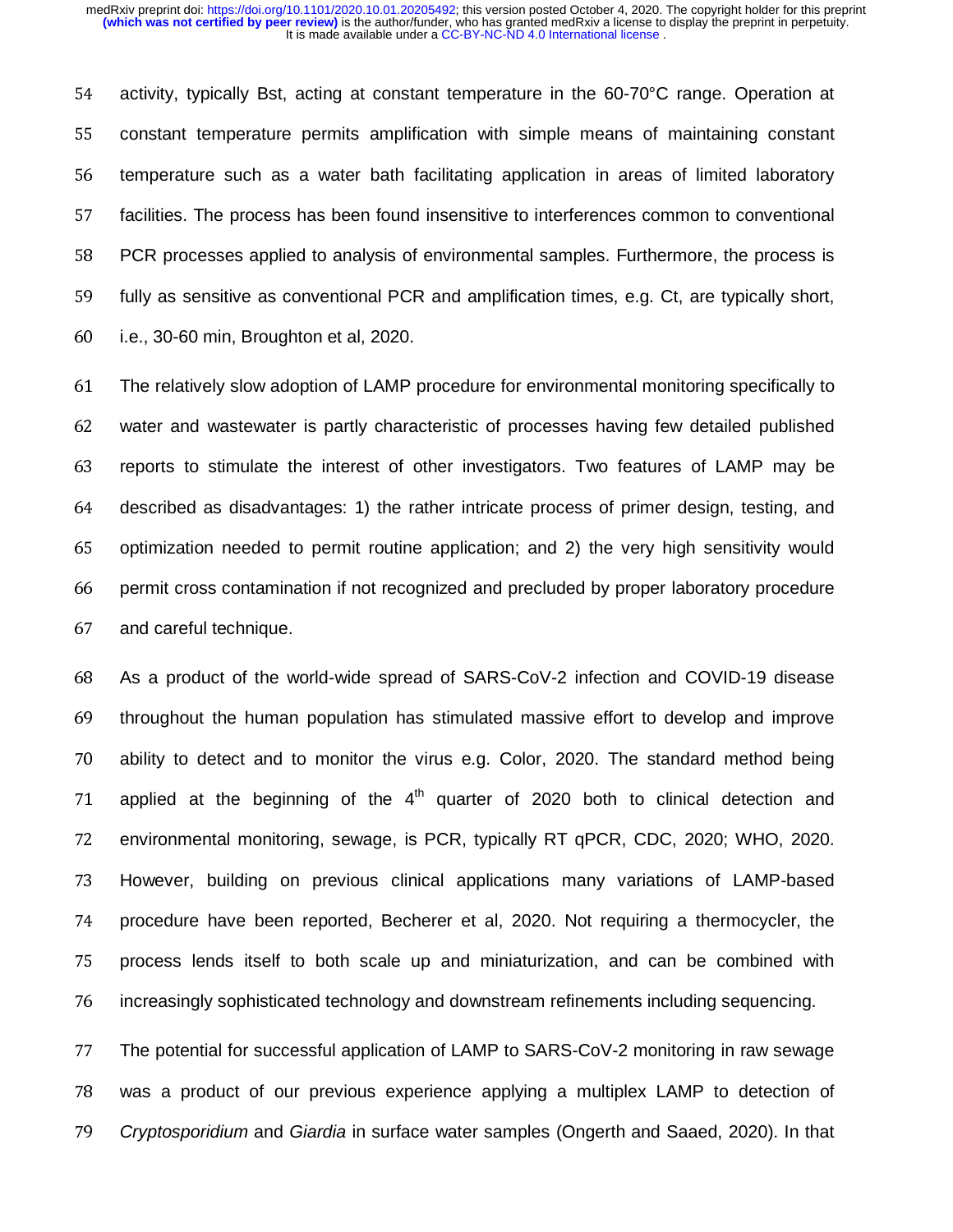80 work we found: 1) that a LAMP for each organism could be multiplexed for detection of both 81 simultaneously; 2) the organisms were detectable at low concentration, 1-5 oocysts/cysts, 82 concentrated from 10 L samples only by filtration and centrifuging to form a crude particle 83 pellet subject to 10 freeze-thaw (f-t) cycles; 3) detection was not affected by extraneous 84 components in the f-t processed pellet; and 4) quantification using a qPCR instrument 85 (Roche Light Cycler 480) was possible. From early reports on monitoring SARS-CoV-2 in 86 raw sewage, Ahmed et al, 2020: Wurtzer et al, 2020; Wu et al 2020, calculation of likely 87 virus concentrations at a sewage treatment plant serving a population having COVID-19 88 daily reported cases in the range 5-10/100,000, suggested that the virus would be 89 detectable without concentration and that LAMP would not be affected by extraneous 90 Sewage components. To test the potential, taking advantage of many well-described LAMP 91 primer sets reported for clinical application since April, 2020, Dong et al, 2020, we selected 92 primers for three potential targets, ORF-1a (Lamb et al, 2020) E-gene and N-gene <sup>93</sup>(Broughton et al, 2020), assembled essential materials, and arranged to obtain raw sewage



# <sup>98</sup>**Methods.**

99 Development, selection, and optimization of amplification conditions for each set of primers, 100 ORF-1a, E-gene, and N-gene, was described in the original references, Lamb et al 2020, 101 and Broughton et al, 2020. Primers were applied here using all of the concentration and 102 amplification conditions established in the original references, (ORF1a, Lamb et al 2020; E--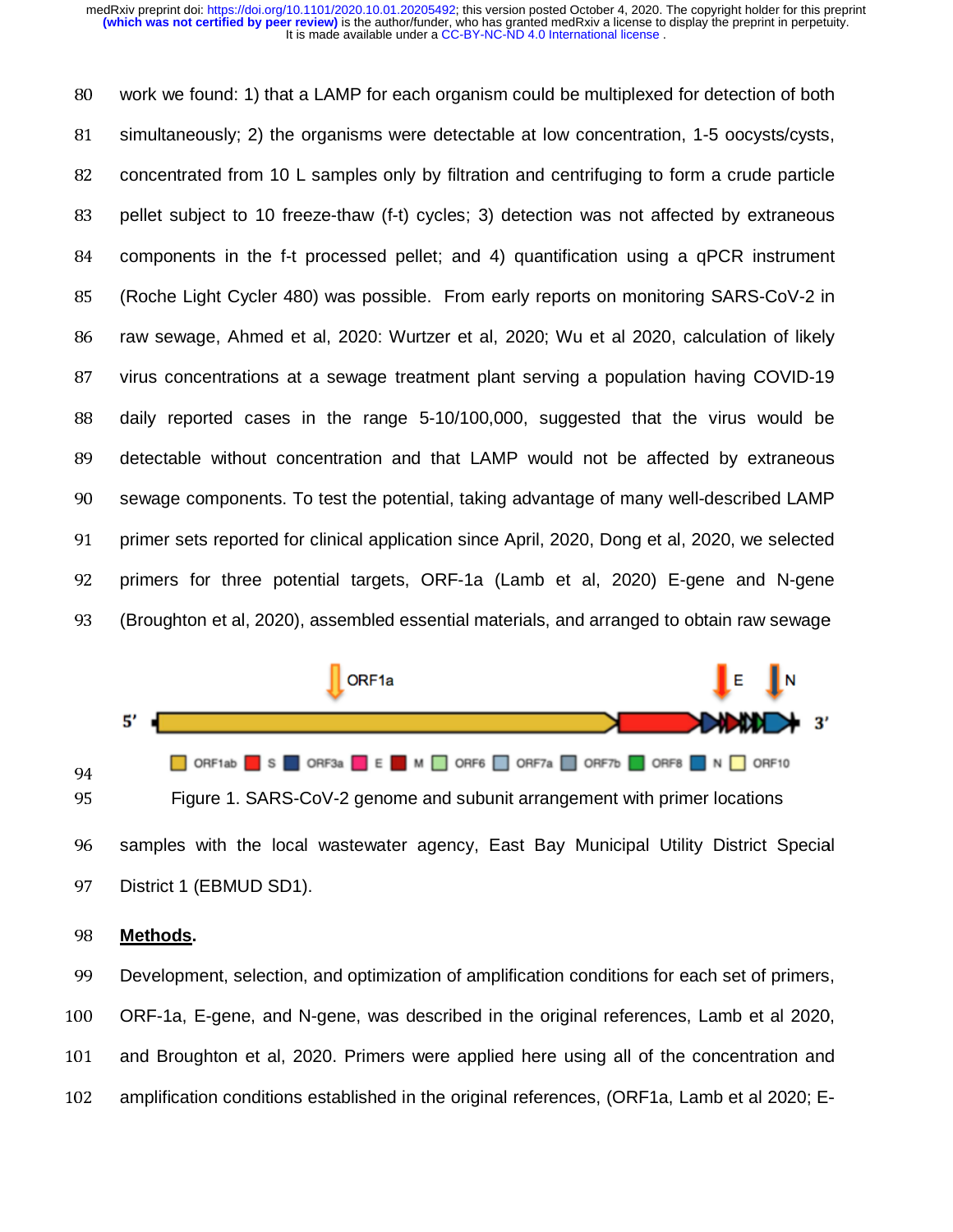- 103 gene and N-gene, Broughton et al, 2020). To facilitate testing the approach we used off-the
- 104 shelf materials where possible. Materials used included:
- <sup>105</sup> Primers prepared with standard desalting, IDT, Coralville, IA
- <sup>106</sup> Master mix: WarmStart LAMP Kit E1700, E2019, New England BioLabs, Ipswich, MA
- 107 Control: Synthetic SARS-CoV-2 RNA, Control 6 (MT118835), Twist Bioscience, S. San
- 108 Francisco, CA.
- 109 Raw sewage: East Bay Municipal Utility District SD1 (EBMUD), Oakland, CA
- 110 Table 1. Primer sequences used for direct raw sewage RT qLAMP

| Gene                                                                        | Primer         | Sequence                                                | No. of Bases |
|-----------------------------------------------------------------------------|----------------|---------------------------------------------------------|--------------|
|                                                                             |                | (Ref. Lamb et al. 2020, 63 °C; Color, 2020, 65 °C)      |              |
| ORF <sub>1a</sub>                                                           | F <sub>3</sub> | <b>TCCAGATGAGGATGAAGAAGA</b>                            | 21           |
| ORF <sub>1a</sub><br>B <sub>3</sub>                                         |                | AGTCTGAACAACTGGTGTAAG                                   | 21           |
| <b>FIP</b><br>ORF <sub>1a</sub>                                             |                | AGAGCAGCAGAAGTGGCACAGGTGATTGTGAAGAAGAAGA                | 41           |
| ORF <sub>1a</sub><br>TCAACCTGAAGAAGAGCAAGAACTGATTGTCCTCACTGCC<br><b>BIP</b> |                | 40                                                      |              |
| ORF <sub>1a</sub><br>LF                                                     |                | <b>CTCATATTGAGTTGATGGCTCA</b>                           | 22           |
| ORF <sub>1a</sub>                                                           | LB.            | <b>ACAAACTGTTGGTCAACAAGAC</b>                           | 22           |
|                                                                             |                |                                                         |              |
|                                                                             |                | (Ref. Broughton et al, 2020, 62 °C; Color, 2020, 65 °C) |              |
| N                                                                           | F <sub>3</sub> | AACACAAGCTTTCGGCAG                                      | 18           |
| N                                                                           | B <sub>3</sub> | <b>GAAATTTGGATCTTTGTCATCC</b>                           | 22           |
| N                                                                           | <b>FIP</b>     | TGCGGCCAATGTTTGTAATCAGCCAAGGAAATTTTGGGGAC               | 41           |
| N                                                                           | <b>BIP</b>     | CGCATTGGCATGGAAGTCACTTTGATGGCACCTGTGTAG                 | 39           |
| N                                                                           | LF.            | <b>TTCCTTGTCTGATTAGTTC</b>                              | 19           |
| N                                                                           | LB             | ACCTTCGGGAACGTGGTT                                      | 18           |
|                                                                             |                |                                                         |              |
|                                                                             |                | (Ref. Broughton et al, 2020, 62 °C; Color, 2020, 65 °C) |              |
| E                                                                           | F <sub>3</sub> | CCGACGACGACTACTAGC                                      | 18           |
| E                                                                           | B <sub>3</sub> | AGAGTAAACGTAAAAAGAAGGTT                                 | 23           |
| Ē                                                                           | <b>FIP</b>     | ACCTGTCTCTTCCGAAACGAATTTGTAAGCACAAGCTGAT                | 41           |
| Ē                                                                           | <b>BIP</b>     | CTAGCCATCCTTACTGCGCTACTCACGTTAACAATATTGCA               | 41           |
| Ē                                                                           | LF             | <b>TCGATTGTGTGCGTACTGC</b>                              | 19           |
| Ē<br><b>LB</b>                                                              |                | <b>TGAGTACATAAGTTCGTAC</b>                              | 19           |

 $\begin{array}{c} 111 \\ 112 \end{array}$ 

- 113 listed in Table 2.
- 114 Table 2: Direct raw sewage RT qLAMP reaction mix components

| <b>Reaction Mix Component</b>       | Volume                                                              |
|-------------------------------------|---------------------------------------------------------------------|
| WarmStart master mix (1700 or 2019) | 12.5 $\mu$ L, includes dNTPs at 1.4 mM; RTx, 8 mM MgSO <sub>4</sub> |
| 10X Primers                         | 2.5 μL (1.6 μM FIP/BIP, 0.2 μM F3/B3, 0.4 μM Loop F/B)              |
| NEB green fluorescent w/ E1700 kit  | $0.5 \mu L$ ( $\circledcirc$ 0.5 $\mu$ M)                           |
| Nuclease free $H_2O$                | 4.5 - 0 µL (adjust with template to 25 µL total rxn volume)         |
| Template: Control or Raw sewage     | $5 - 9.5$ µL                                                        |
| <b>Total Reaction Mix</b>           | $25 \mu L$                                                          |

- 115<br>116
- Upon receiving fresh sewage samples, reaction components were distributed into 0.2 mL
- 117 PCR reaction tubes on ice during preparation. Reactions were prepared in a PCR hood

Reactions for RT-qLAMP were prepared using  $25 \mu L$  total volume, according to proportions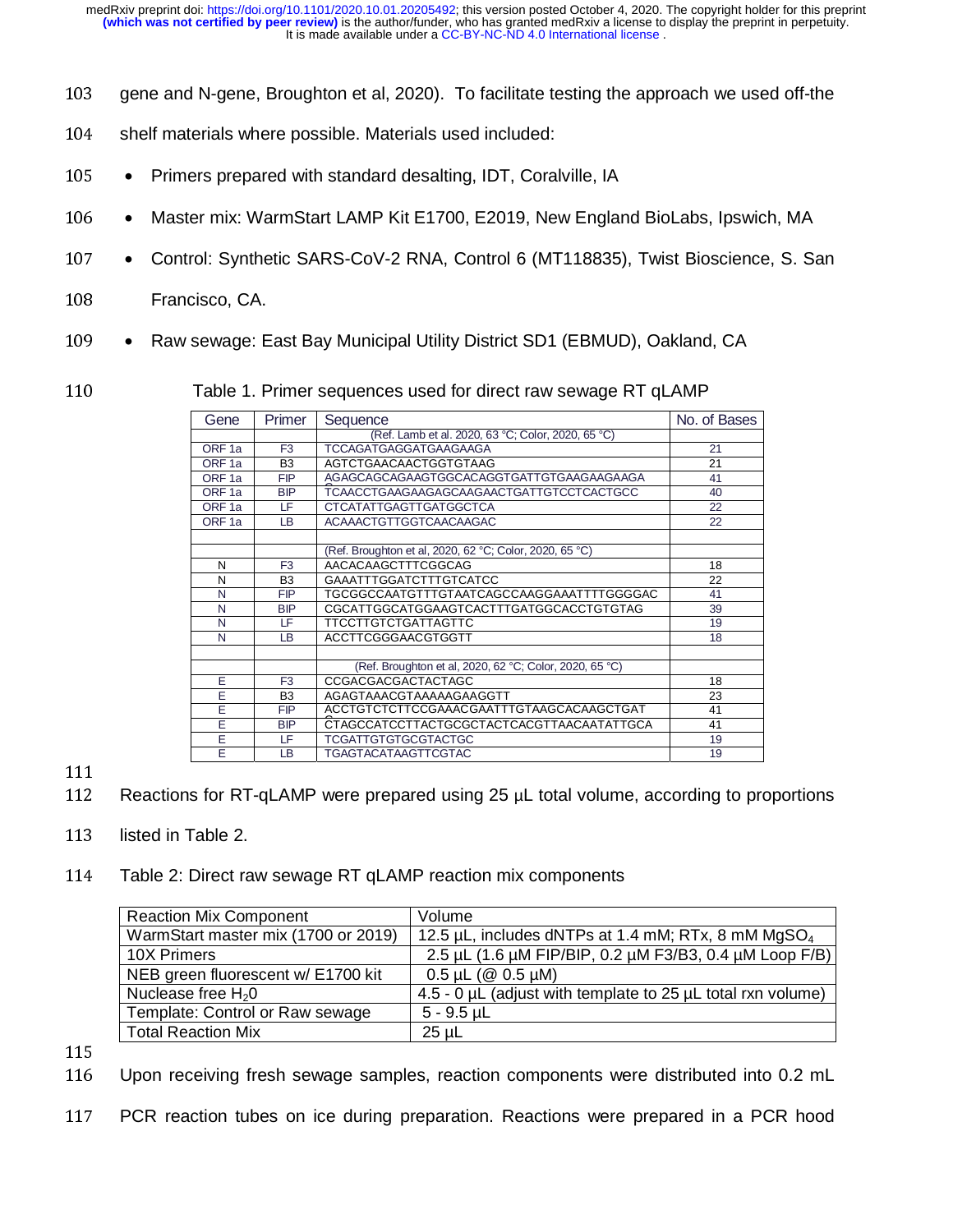118 using routine lab technique designed to preclude potential cross contamination. 119 Amplifications were conducted using a Rotor-Gene Q programmed according to Qiagen 120 protocol for constant temperature, 65°C (63°C after initial runs), for 30-40 minutes followed 121 by high resolution melting. All reactions were conducted in triplicate. Reaction tubes were 122 not opened after run completion and were frozen to permit future analysis.

123 Raw sewage was obtained from the EBMUD Special District 1 (SD1) serving a population 124 of ca. 650,000 largely in Alameda County, Figure 2. Separate regions of the service area 125 contribute flows to the three interceptor sewers, North (N), Adeline (ADA), and South (S) 126 terminating at the single treatment plant. Samples of 1L total volume were collected from 127 each interceptor individually at a point just before the treatment plant. Samples were 24-128 hour composites representative of the period 9:00 am to 9:00 am, Figure 2c. Samples were 129 transported on ice to the laboratory for processing and analysis, kept refrigerated w/o 130 preservative until analysis. Sampling dates were July 29, Sept. 9, and Sept. 22. 4-<br>re



131 132 Figure 2. Left: EBMUD SD1 service area (mauve) with North (blue), Adaline (Red),<br>133 and South (green) interceptors: Center: Alameda County Health District COVID-19 133 and South (green) interceptors; Center: Alameda County Health District COVID-19<br>134 monitoring by zipcode; Right: EBMUD SD1 staff retrieving 24 hour samples for 134 monitoring by zipcode; Right: EBMUD SD1 staff retrieving 24 hour samples for<br>135 compositing. compositing.

## <sup>136</sup>**Results**

137 Initial testing of RT LAMP to determine basic performance characteristics was begun using 138 primers to the ORF1a gene. Testing consisted of 5-logs reference standard dilution from  $139$   $10^4$ -10<sup>0</sup>, including raw sewage. No acceptable standard curve could be obtained although 140 raw sewage produced consistent amplification with Ct ca. 20-35, details below. 141 Performance of RT qLAMP was then compared for E-gene and N-gene primers, Figure 3a-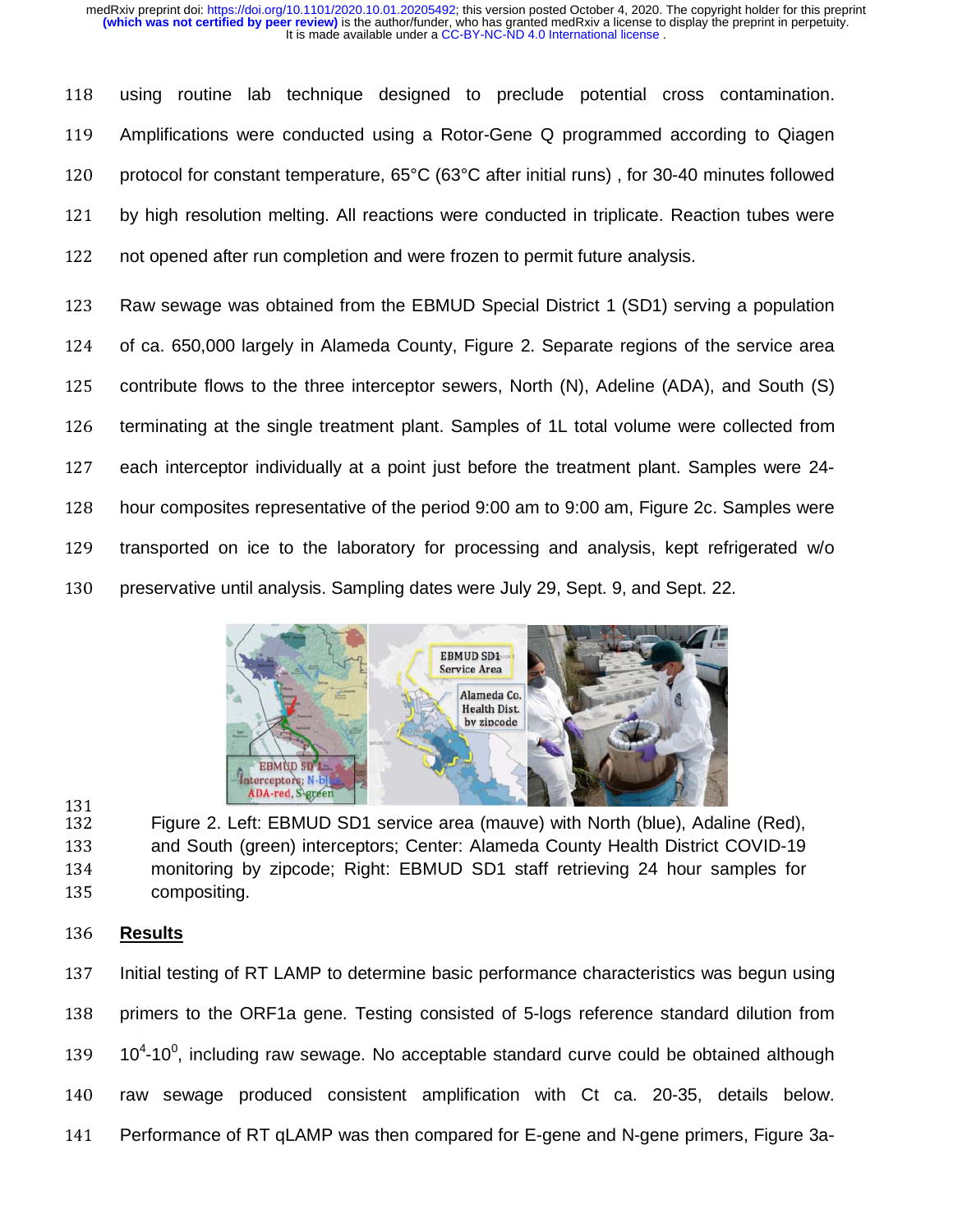142 f. Standard curve quality was improved but remained low and significant differences in 143 synthetic control amplification were apparent between E-gene and N-gene amplifications. 144 We continued to include raw sewage with continued apparent amplification. Using melt 145 curves as indicator, raw sewage SARS-CoV-2 RNA amplification appears specific. Not all 146 replicates of either standards or sewage produced product, generally, standards at < 100 147 copies gave inconsistent reproducibility.



148<br>149 149 Figures 3a-f (left to right): E-gene amplification, melt, and standard curve; N-gene<br>150 amplification, melt, and standard curve, amplification, melt, and standard curve.

151 Further comparison of E-gene and N-gene performance was made examining the effect of 152 reaction mix components, continuing to include raw sewage in amplification runs. Direct 153 comparison between the previous run, September 9, without alteration of conditions was 154 made on September 23. Standard curve quality for both E and N primers was improved. 155 Amplification of synthetic RNA standards was less consistent although more consistent 156 amplification from sewage was observed, Figures 4a-f.



 $\frac{157}{158}$ 

158 Figure 4a-f (left to right): E-gene amplification, melt, and standard curve; N-gene<br>159 **Aument Caraccion, melt, and standard curve**. 159 amplification, melt, and standard curve.<br>160

161 161 In companion runs on the same day, different mix components were used; NEB reaction

162 mix 2019 was used instead of NEB reaction mix 1700.

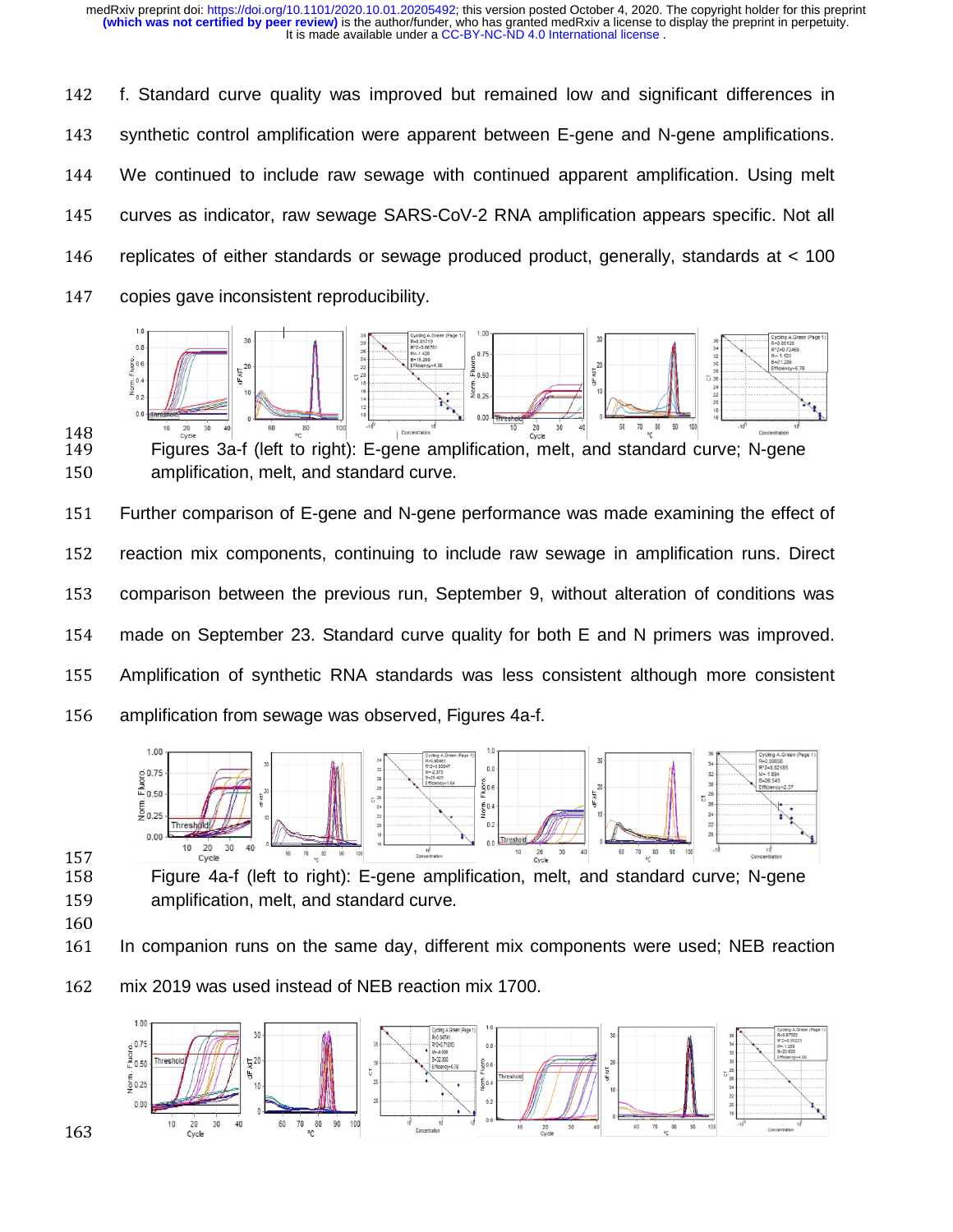164 Figure 5a-f (left to right): E-gene amplification, melt, and standard curve; N-gene<br>165 amplification, melt, and standard curve. 165 amplification, melt, and standard curve.<br>166

167 167 As noted above, detection of SARS-CoV-2 in raw sewage was apparent throughout testing 168 of RT LAMP and RT qLAMP performance. Analysis includes three sets of raw sewage 169 samples from each of the three EBMUD SD1 interceptor sewers. Samples from July 29 170 produced only qualitative results due to inability to produce a standard curve using the 171 ORF1a primers. Accordingly, all raw sewage amplification results are summarized in terms 172 of Average Ct for each of the three sampling dates (7.29, 9.9, and 9.22), Figure 6a. Based 173 on more acceptable performance resulting from amplifications summarized above, Figures  $174$  3, 4, and 5, quantitative product was determined based on  $7\mu$ L raw sewage component of 175 the 25 μL reaction mix, expressed as SARS-CoV-2/L, Figure 6b.



177 Figure 6a. Raw sewage amplification product, Average Ct, samples July 29, September 9,<br>178 - and September 22, Baw, sewage, amplification, product, SABS CoV 24, semples 178 and September 22. Raw sewage amplification product, SARS-CoV-2/L, samples<br>170 September 9 and September 22 Symbol Kay: Site: N-Blue: ADA-Bed: S-Creep: Gane: 179 September 9 and September 22. Symbol Key: **Site**: N=Blue; ADA=Red; S=Green; Gene: 189. Contained: 199. Contained: September 2010. 180 ORF1a=triangle, N=circle; E =square; Mix: 1700=filled; 2019=open.

#### <sup>181</sup>**Discussion**

182 Finding that RNA from SARS-CoV-2 in raw sewage can be amplified directly without 183 pretreatment of concentration using RT LAMP may seem surprising. However, several 184 carefully considered factors support the strength of the findings. First, the RT LAMP 185 process has been widely and successfully applied to detection of SARS-CoV-2 in clinical 186 samples beginning early this year, 2020, in response to COVID-19 monitoring needs, 187 Thompson et al, 2020. The specific primers used in the work described here were selected 188 from recent and thorough work to develop effective diagnostic tools. Second, accumulating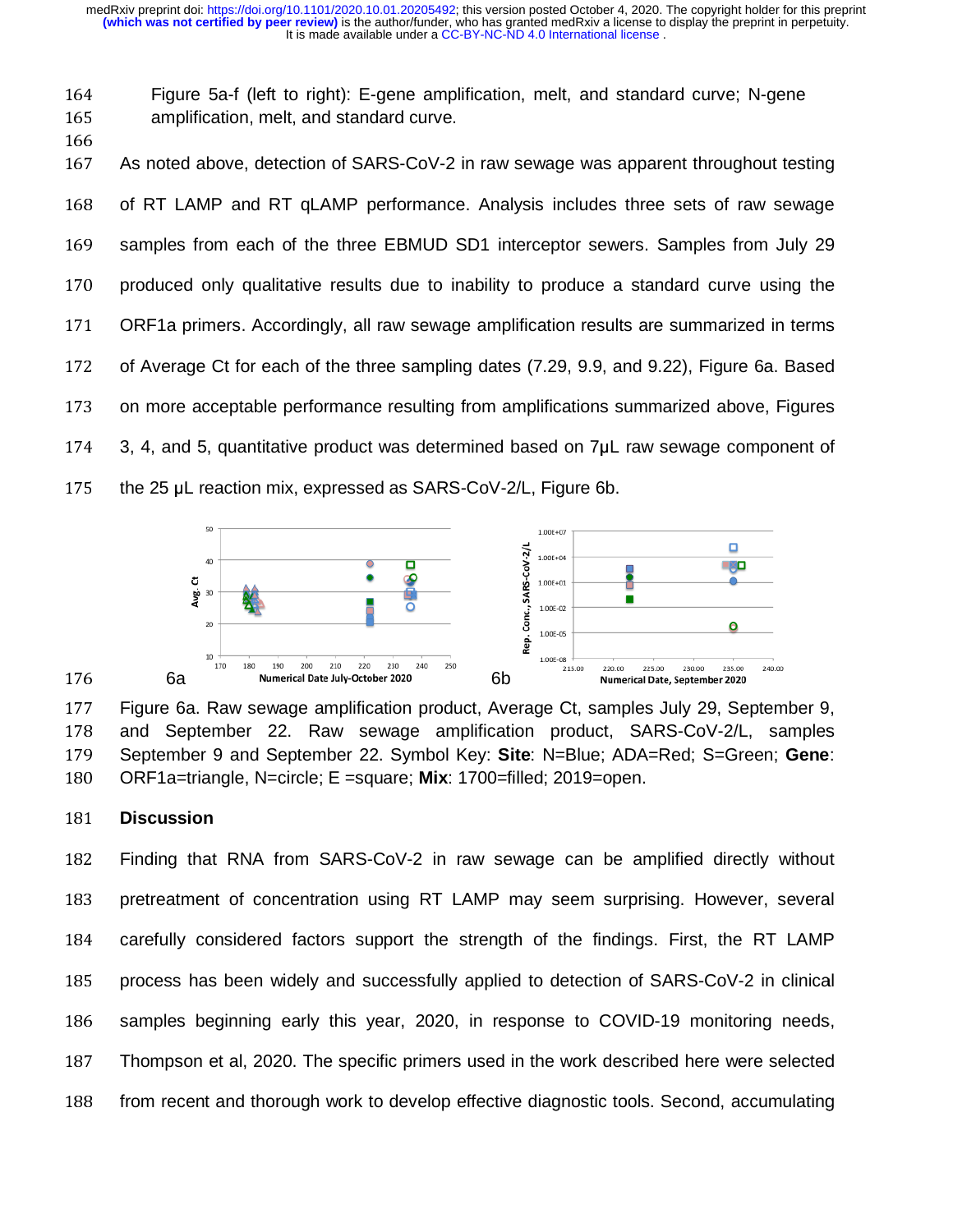189 information from both clinical assays and wastewater monitoring, e.g., Wu et al, July 2020, 190 indicate that early COVID-19 infection, likely preceding onset of symptoms, results in fecal 191 shedding bursts, estimated in the 10<sup>12</sup>/day range. Based on this level, shedding by a single 192 individual in 100,000 would contribute to a SARS-CoV-2 concentration at the sewage 193 treatment plant of ca. 2.5 x 10<sup>5</sup>/L or ca. 1.5 in a 5  $\mu$ L template volume for a 25  $\mu$ L LAMP 194 reaction. And, third, LAMP as a process has been widely demonstrated to be sufficiently 195 sensitive to amplify template at this level, i.e., 1-10 target copies/μL. Finally, and equally 196 important, due to the multiple primer design and isothermal action polymerase, the LAMP 197 process has selectivity permitting specific amplification in the presence of extraneous 198 nucleic acids and other components of environmental media, sewage specifically that 199 interfere with more common PCR analytical methods.

200 The work described here should be considered preliminary although providing clear 201 evidence of SARS-CoV-2 detection. The poor performance of the ORF1a primers limiting 202 quantification may have been partly due to its timing early in the sequence of testing. 203 Although we made no procedural changes in succeeding runs, the quality of LAMP 204 performance does appear to improve over the course of the six-week testing period. 205 Continuing work is in progress to retest ORF1a performance.

<sup>206</sup>Amplification characteristics observed differed between E-gene and N-gene primers, 207 Figures 4 and 5. Initiation of amplification appeared somewhat earlier with E-gene primers 208 and appreciably more product resulted. Variation in melt curve peaks was observed with E-209 gene amplifications less apparent in N-gene results. The peak melting temperature for N-210 gene product was  $2-3°$  higher than for E-gene product.

211 The reactions in Figure 5 were conducted using the NEB E2019 reaction mix. It differs from 212 the E1700 mix used in Figure 4 reactions by inclusion of dTTP, dUTP, and a thermolabile 213 uracil DNA glycosylase (UDG). With consistent use in a sequence of amplification runs and 214 incorporation of dU into amplification products, the presence of UDG will prevent potential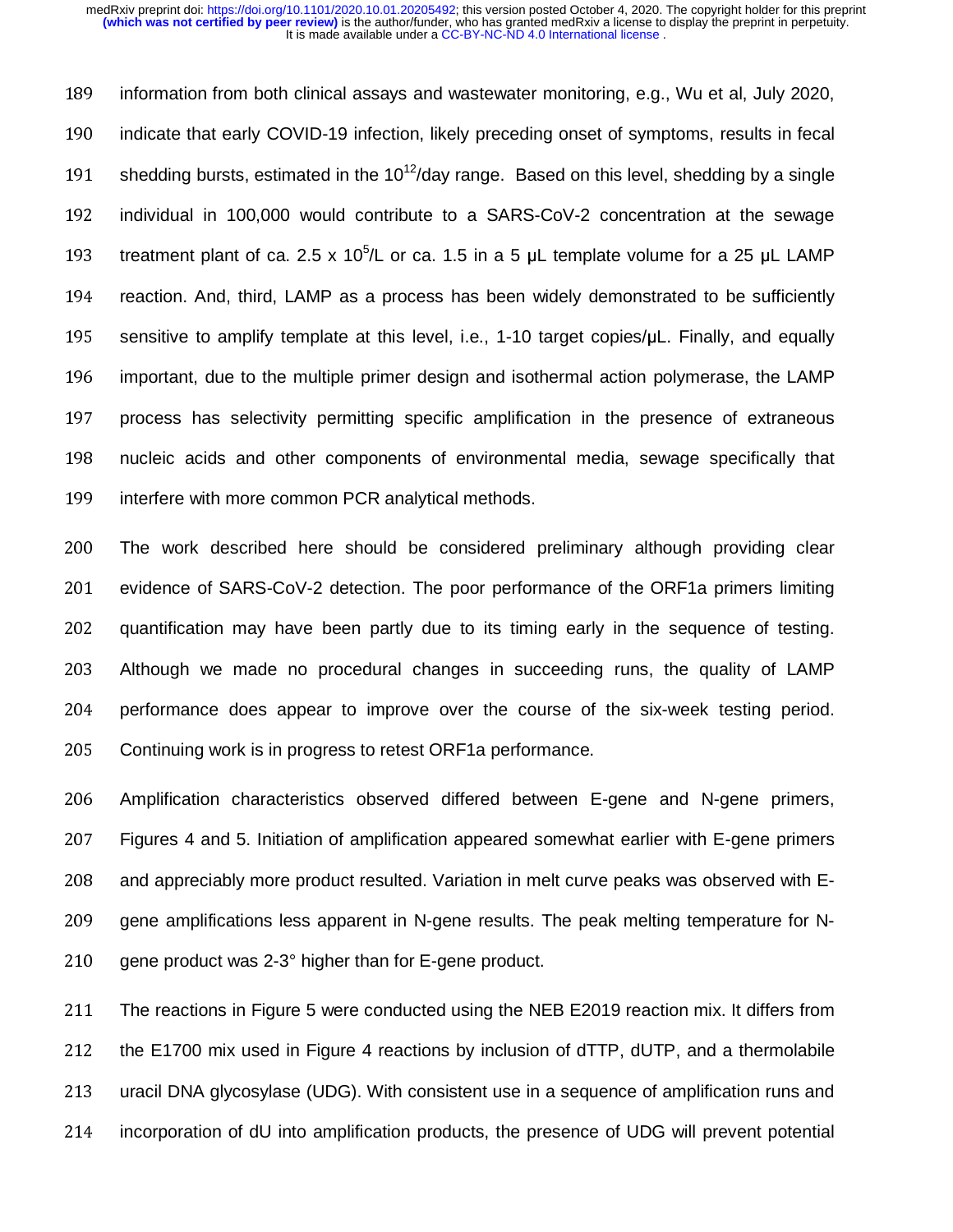215 carryover from previous reactions but will not affect amplification of the subsequent run due 216 to complete inactivation at 65 °C. Our reactions had no predecessors using the E2019 mix 217 so that effects observed would have been due to action of the additional mix components 218 on amplification of both control synthetic RNA and components in the raw sewage. 219 Whatever the mechanism, use of the mix increased product formation from both E and N 220 gene primers, and appreciably improved the efficiency of N-gene reactions. It is important 221 to note that although the NEB E2019 kit is supplied with E-gene and N-gene primers (both 222 sets different from the E and N-gene primers used in our work (Table 1), we did not use the 223 NEB primers. All our reactions used only the Table 1 primers.

224 Ability to detect SARS-CoV-2 in sewage is fundamentally dependent on the extent of 225 COVID-19 infection in the community. A reasonably detailed record of infection history in 226 the EBMUD SD1 service area is maintained by the Alameda County Health Department 227 (ACHD), ACHD, 2020. From the end of July through September corresponding to the 228 period of our sewage analysis, the daily reported cases averaged ca. 150/day or for a 229 population of just over 150,000, ca. 10/100,000 per day, Figure 7. The data show highly 230 differentiated rates of infection among areas of the County and sewerage service area, 231 cataloged according to zipcode.



232

232 233 Figure 7. COVID-19 cases reported daily, March-September, 2020, and cumulative 234 cases/100,000 by postal code. Alameda County, California. cases/100,000 by postal code, Alameda County, California.

235 The total cases reported, March 15 to September 30 (200 days) is 21,240, an average of 236 100 per day or 6.3/100,000 per day. Cumulative case rates among post code areas range 237 from ca. 300/100,000 to nearly 2000/100,000. Understanding approximate incidence rates 238 is important to the utility of monitoring sewage for understanding COVID-19 dynamics. ge<br>es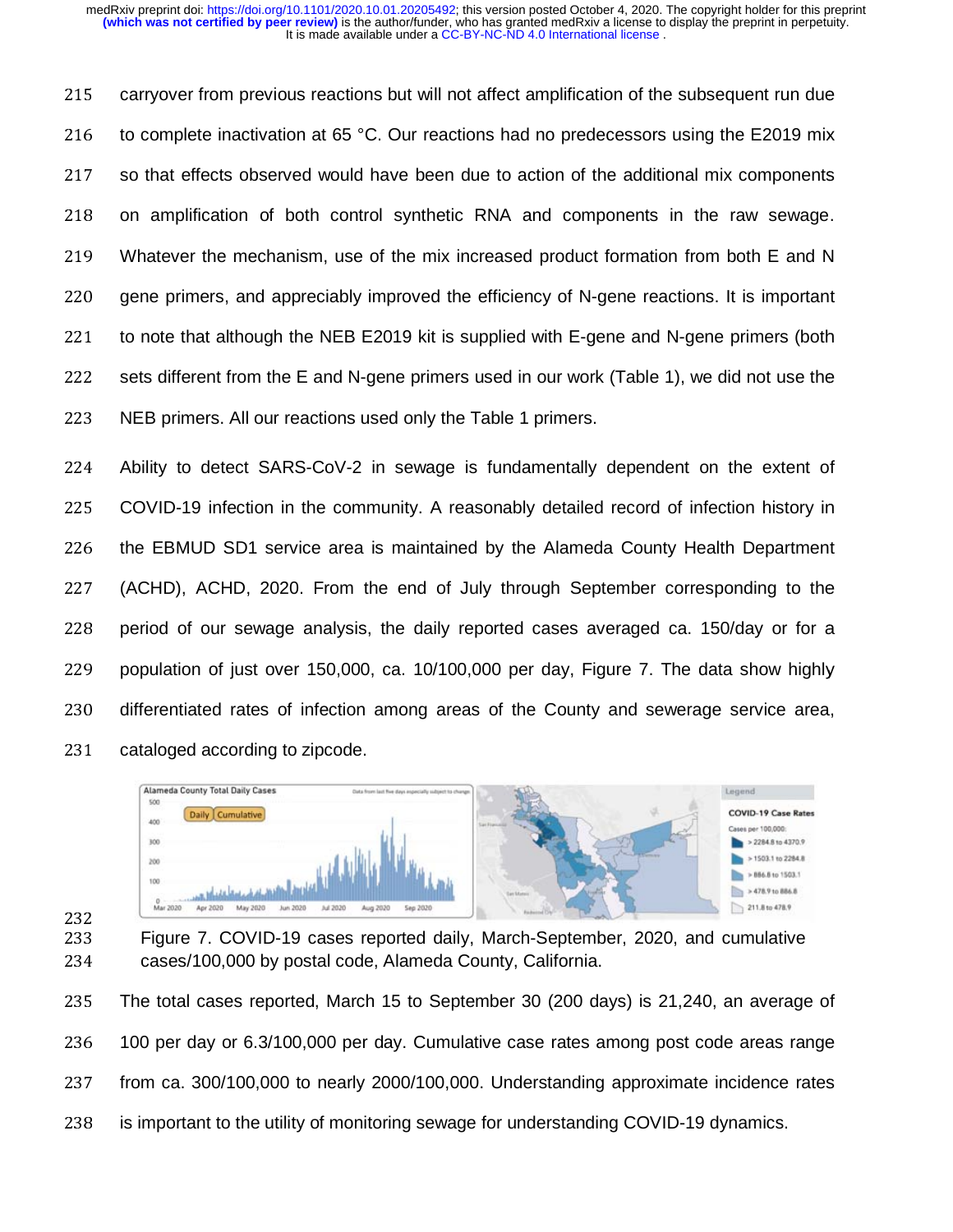239 Considering how monitoring for SARS-CoV-2 in sewage may be of use in control of 240 transmission several factors must be taken into account. These considerations have a 241 direct bearing on the LAMP method described here and on needs for its refinement. A 242 critical factor is the shedding rate in early, perhaps pre-symptomatic infections. Calculations 243 described above indicate that detectable virus would be present in sewage for shedding at  $10^{12}$  per day for a single infection/100,000 population. But, detection at this level is not a 245 challenge to current detection methods. Many reports have shown that ample SARS-CoV-2 246 can be measured at the sewage treatment plant indicating only that infection is amply 247 distributed in the community. To be useful for infection control the need is to be able to 248 identify and if possible to isolate and trace contacts of the small number of early, 249 high...perhaps super spreading...infections. Accordingly, monitoring focused on population 250 concentrations of 100-1000 such as in institutions, hotels, multistory apartment building, 251 industrial sites, will increase the sensitivity to detect by factors of 100 to 1000 in relation to 252 the original assumption of 1 infection/100,000.

253 Recognizing that the real value of a method is ability to apply it to focused upstream 254 sampling serves as a guide to features of the analytical method needing refinement and 255 optimization. The most challenging problem of an RT qLAMP is refinement at minimal 256 target concentration. While theoretically capable of amplification from a single copy...i.e. a 257 single SARS-CoV-2 in a volume compatible with a 25 μL reaction mix for example, i.e. 5-10 258  $\mu$ L, if the concentration in the sewage being sampled is that low, Poisson statistics dictate 259 that a single copy will be present in only a minor proportion of replicated 5-10 μL aliquots 260 analyzed. However, as suggested above, upstream sampling magnifies the concentration 261 from a single shedder in direct proportion to the reduced population in the target sewage 262 source. Thus, refinement of a RT qLAMP procedure for lowest limit of detection would not 263 be important. Demonstration of consistently reproducible amplification at moderate 264 concentrations is essential. Such demonstration should be readily achievable. Additional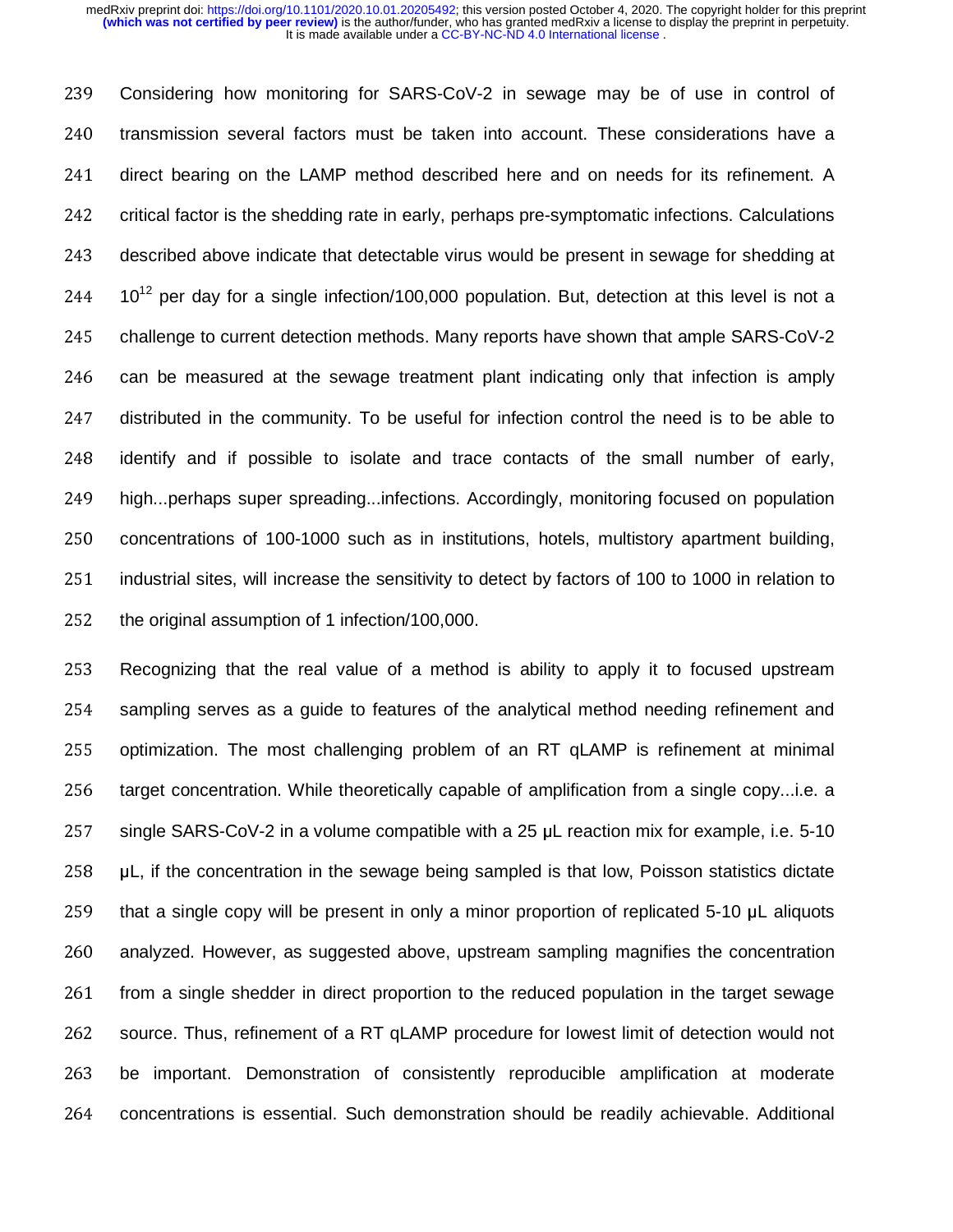265 features require further attention including treatment of samples to make viral RNA 266 available for amplification. We used freeze-thaw cycles and have no indication of adverse 267 effects. The Mg<sup>++</sup> concentration is a reaction mix component important to optimize. The 268 primer-polymerase combination is sensitive to the total  $Ma^{++}$  concentration, optimized for 269 our primers at 8 mM. Raw sewage includes  $Mg^{++}$ ; in our raw sewage samples ca. 33 mg/L. <sup>270</sup>We did not adjust or re optimize to take this into account for the work described here. 271 Future work must account for this component, likely to vary widely from among 272 communities. Finally, the samples prepared by EBMUD SD1 staff were 24-hour composite 273 samples. Samples collected at upstream sources are more likely to be grab samples and 274 may be subject to variation over the typical 24-hour cycle of human activities that affect 275 sewage composition around the clock.

276 Features of an RT qLAMP that are attractive for the type of application outlined above are 277 those referenced in virtually all publications describing its advantages: LAMP is faster, 278 cheaper, and more flexible than the RT qPCR procedure, currently the most widely applied 279 method for sewage monitoring of SARS-CoV-2, CDC, 2020; WHO 2020. Sewage samples 280 collected in the morning, returned to the lab can be combined with reaction mix components 281 immediately and amplified...using the same thermocycler (or simple water bath) 282 programmed for constant temperature...producing interpretable results in less than an hour. 283 No preprocessing for virus concentration, RNA extraction, and interference mitigation is 284 needed saving time, effort, and materials.

#### <sup>285</sup>**Acknowledgment**

286 This work was made possible using the facilities of Cel Analytical Inc, San Francisco CA, <sup>287</sup>ELAP# 2647, EPA ID CA 01529, and with the advice and consultation of Dr. Yeggi 288 Dearborn, Cel Analytical owner.

<sup>289</sup>**Funding.** This project was conducted without external funding, promises, or commitments.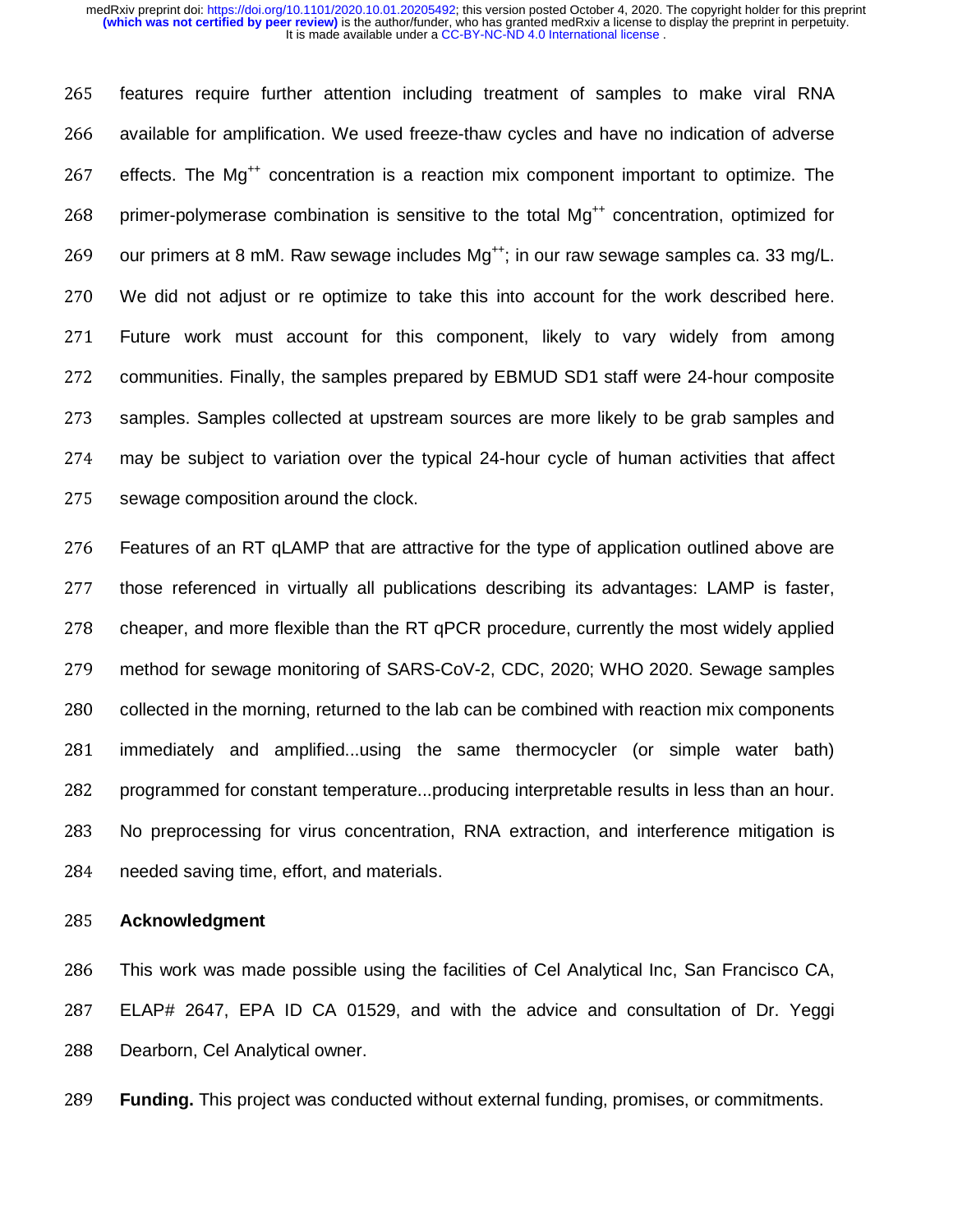## <sup>290</sup>**References**

- 291 1. Notomi, T., Okayama, H., Masubuchi, H., Yonekawa, T., Watanabe, K., Amino, N.,
- 292 Hase, T., 2000. Loop-mediated isothermal amplification of DNA. Nucleic Acids Res. 28,
- 293 E63.
- <sup>294</sup>2. Salar, R, Gahlawat, S, Siwach, P, Duhan, J, Sharan, P, Khatri, P, Dingolia, S, Duhan, J,
- 295 and Gahlawat, S, 2013. Rapid detection of viruses using LAMP: a review. Biotechnology:
- <sup>296</sup>Prospects and Applications, 04:287-306. http://doi.org/10.1007/978-81-322-1683-4\_21
- 297 3. Becherer, L, Borst, N, Bakheit, M, Frischmann, S, Zengerle, R, and vln Stetten, F. 2020.
- <sup>298</sup>Loop-mediated isothermal amplification (LAMP) review and classification of methods
- 299 for sequence specific detection. Anal. Methods. **12**: 717-746.
- <sup>300</sup>https://doi.org/10.1039/C9AY02246E
- <sup>301</sup>4. Eiken Chemical, 2005. Primer Design, Eiken, http://loopamp.eiken.co.jp/e/lamp/primer.html
- <sup>302</sup>5. Broughton, JP, Deng, X, Yu, G, Fasching, CL, Singh, J, Chiu, CY, and Chen, JS, 2020.
- <sup>303</sup>A protocol for rapid detection of the 2019 novel coronavirus SARS-CoV-2 using CRISPR
- <sup>304</sup>diagnostics: SARS-CoV-2 DETECTR. Mammoth Bioscience, February 18, 2020.
- 305 https://mammoth.bio/publications/
- <sup>306</sup>6. Color, 2020. SARS-CoV-2 LAMP Diagnostic assay. V1.0 5.19.20. Color, San Francisco.
- 307 https://www.color.com/wp-content/uploads/2020/05/LAMP-Diagnostic-Assay.pdf
- <sup>308</sup>7. Centers for Disease Control and Prevention, 2020 Research Use Only 2019-Novel
- 309 Coronavirus (2019-nCoV) Real-time RT-PCR Primers and Probes.
- 310 https://www.cdc.gov/coronavirus/2019-ncov/lab/rt-pcr-panel-primer-probes.html
- <sup>311</sup>8. WHO, 2020. Protocol: Real-time RT-PCR assays for the detection of SARS-CoV-2**.**
- 312 https://www.who.int/docs/default-source/coronaviruse/real-time-rt-pcr-assays-for-the-detection-
- 313 of-sars-cov-2-institut-pasteur-paris.pdf?sfvrsn=3662fcb6\_2.
- 314 9. Ongerth, J.E., and FMA Saaed, 2020. Multiplex loop-mediated isothermal amplification
- <sup>315</sup>(LAMP) for simplified monitoring of Cryptosporidium and Giardia in surface water.
- <sup>316</sup>bioRxiv 2020.08.18.256826; https://doi.org/10.1101/2020.08.18.256826.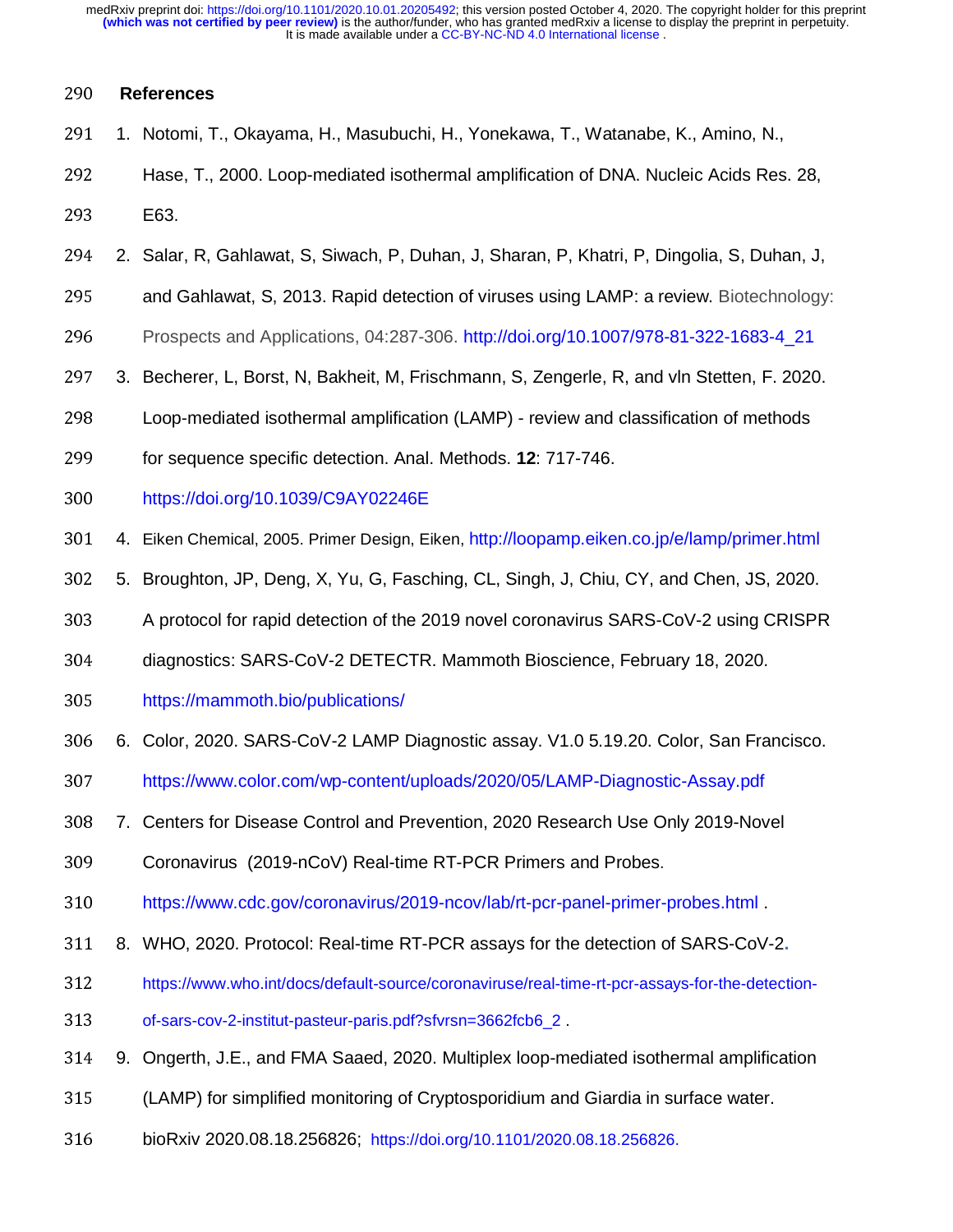- 317 10. Ahmed, W, Bertsch, PM, Bivins, A, Bibby, K, Farkas, K, Gathercole, A, Haramoto,, E,
- <sup>318</sup>Gyawali, P, Korajic, A, MicMinn, BR, Mueller, JF, Simpson, SL, Smith WJM, Symonds,
- <sup>319</sup>EM, Thomas, KV, Verhagen, R, and Kitajima M, 2020. First confirmed detection of
- 320 SARS-CoV-2 in untreated wastewater in Australia. Sci Total Environ. 728: 138764.
- <sup>321</sup>https://doi.org/10.1016/j.scitotenv.2020.138764
- <sup>322</sup>11. Wurtzer, S, Marechal, V, Mouchel, JM, Maday, Y, Teyssou, R, Richard, E, Almayrac, JL,
- 323 and Moulin, L, June 2020. Evaluation of lockdown impact on SARS-CoV-2 dynamics
- 324 through viral genome quantification in Paris wastewaters.
- <sup>325</sup>https://doi.org/10.1101/2020.04.12.20062679
- <sup>326</sup>12. Wu, F, Xiao, A., Zhang, J, Moniz, K, Endo, N, Armas, F, Bonneau R, Brown,
- <sup>327</sup>MA, Bushman, M. Chai, PR, Duvallet, C, Erickson, TB,Foppe, K, Ghaeli, N, Gu, X, Han
- 328 age, WP, Huang, KH, Lee WL, Matus, M, McElroy, KA, Nagler, J, Rhode, SF,
- 329 Santillana, M, Tucker, JA, Wuertz, S, Zhao, S, Thompson, J, and EJ. Alm. SARS-CoV-2
- 330 titers in wastewater foreshadow dynamics and clinical presentation of COVID-19 cases.
- <sup>331</sup>medRxiv, https://doi.org/10.1101/2020.06.15.20117747. June 23, 2020.
- <sup>332</sup>13. Dong, Y, Wu, X, Li, S, Lu, R, Wan, Z, Qin, J, Yu, G, Jin, X, and Zhang, C., 2020.
- <sup>333</sup>Comparative evaluation of 19 reverse transcriptase loop-mediated isothermal
- 334 amplification assays for detection of SARS-CoV-2. medRxiv
- <sup>335</sup>https://doi.org/10.1101/2020.07.22.20159525. July 24, 2020
- 336 14. Lamb, LE, Bartlone, SN, Ward, E, and Chancellor, MB, 2020. Rapid detection of novel
- 337 Coronavirus (COVID-19) by reverse transcription loop-mediated isothermal amplification.
- <sup>338</sup>medRxiv, Feb 24, 2020. https://doi.org/10.1101/2020.02.19.20025155
- <sup>339</sup>15. Broughton, JP, Deng, X, Yu, G, Fasching, CL, Servellita, V, Singh, J, Miao, X,
- 340 Streithorst, JA, Granados, A, Sotomayor-Gonza, A, Zorn, K, Gopez, A, Hsu, E, Guy W,
- 341 Miller, S, Pan, C-Y, Guevara, H, Wadford, DA, Chen, JS, and Chiu, CY, 2020. CRISPR-
- 342 Cas12-based detection of SARS-CoV-2. Nature Biotechnol. Letters. 38: 860-674.
- <sup>343</sup>https://doi.org/10.1038/s41587-020-0513-4